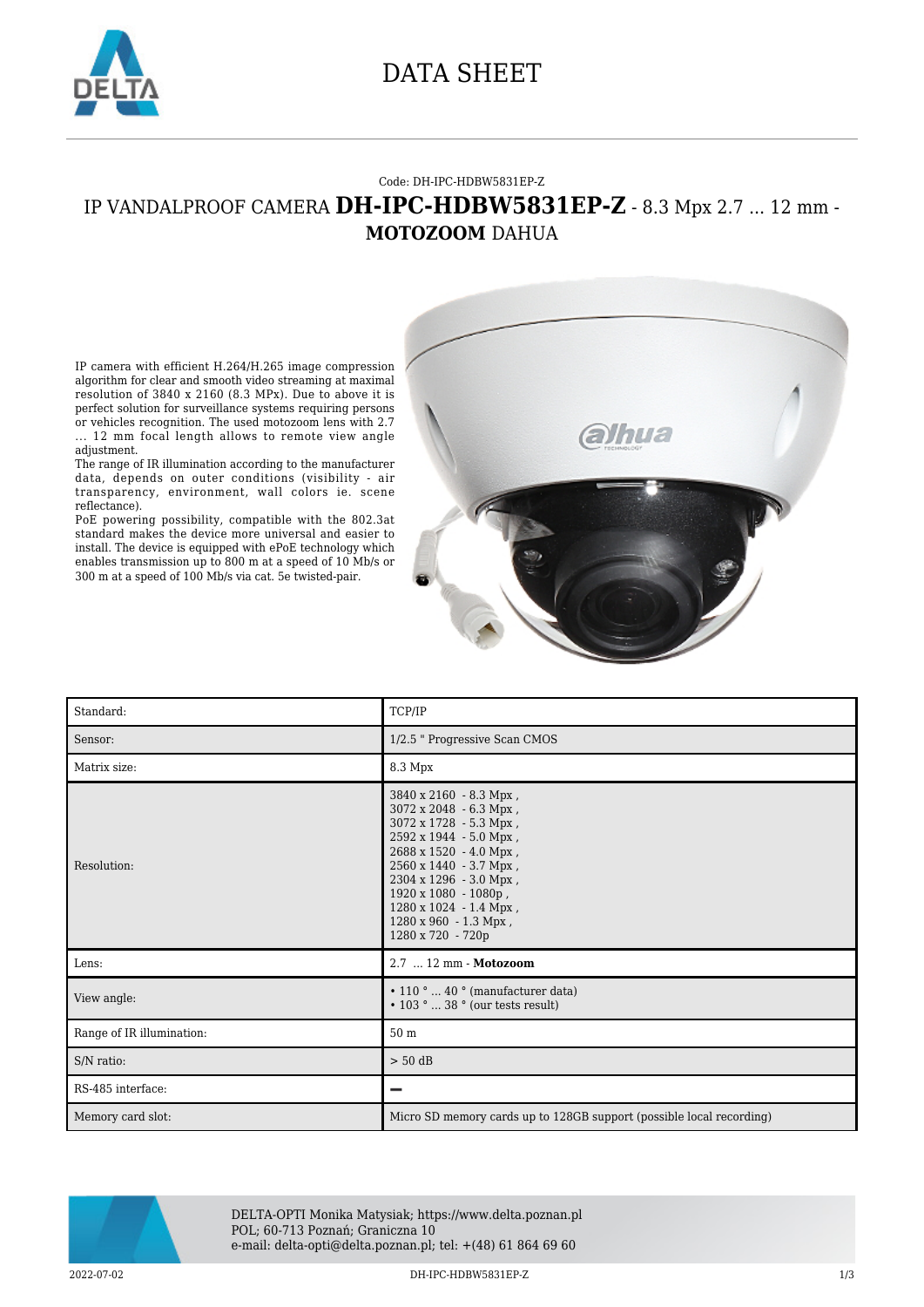

# DATA SHEET

| Image compression method:     | H.265 / H.264                                                                                                                                                                                                                                                                                                                                                                                                                                                                     |
|-------------------------------|-----------------------------------------------------------------------------------------------------------------------------------------------------------------------------------------------------------------------------------------------------------------------------------------------------------------------------------------------------------------------------------------------------------------------------------------------------------------------------------|
| Alarm inputs / outputs:       | 1/1                                                                                                                                                                                                                                                                                                                                                                                                                                                                               |
| Audio:                        | • External microphone input<br>• Audio output<br>• Bi-directional audio streaming support<br>• Audio detection                                                                                                                                                                                                                                                                                                                                                                    |
| Bitrate:                      | 24  10240 kbps @ H.264<br>14  9984 kbps @ H.265                                                                                                                                                                                                                                                                                                                                                                                                                                   |
| Network interface:            | 10/100 Base-T (RJ-45)                                                                                                                                                                                                                                                                                                                                                                                                                                                             |
| Network protocols:            | HTTP, HTTPS, TCP, ARP, RTSP, RTP, UDP, SMTP, FTP, DHCP, DNS, DDNS, PPPoE,<br>IPv4/IPv6, QoS, UPnP, NTP, Bonjour, 802.1x Radius, Multicast, ICMP, IGMP, SNMP                                                                                                                                                                                                                                                                                                                       |
| <b>WEB</b> Server:            | Built-in, Web Viewer                                                                                                                                                                                                                                                                                                                                                                                                                                                              |
| Max. number of on-line users: | 20                                                                                                                                                                                                                                                                                                                                                                                                                                                                                |
| ONVIF:                        | 16.12                                                                                                                                                                                                                                                                                                                                                                                                                                                                             |
| Main stream frame rate:       | 15 fps @ 8.3 Mpx<br>20 fps @ 6.3 Mpx<br>25 fps @ 5.3 Mpx                                                                                                                                                                                                                                                                                                                                                                                                                          |
| Mobile phones support:        | Port no.: 37777 or access by a cloud (P2P)<br>• Android: Free application <b>DMSS</b> , Android: Free application <b>IMOU</b><br>• iOS (iPhone): Free application <b>DMSS</b> , iOS (iPhone): Free application <b>IMOU</b>                                                                                                                                                                                                                                                        |
| Main features:                | • Motozoom lens - Controlling from browser, NVR or software<br>• 3D-DNR - Digital Noise Reduction<br>• D-WDR - Wide Dynamic Range<br>• ICR - Movable InfraRed filter<br>• BLC - configurable Back Light Compensation<br>• HLC - High Light Compensation (spot)<br>• IVS analysis : crossing the line (tripwire), scene changing, intrusion,<br>abandoned/missing object, face detection<br>• Audio detection<br>• Day/Night mode (color/b&w/auto)<br>• Configurable Privacy Zones |
| Power supply:                 | $\cdot$ ePoE,<br>$\cdot$ PoE (802.3at),<br>• 12 V DC / 1250 mA,<br>• 24 V AC / 630 mA                                                                                                                                                                                                                                                                                                                                                                                             |
| Power consumption:            | $\leq$ 15 W                                                                                                                                                                                                                                                                                                                                                                                                                                                                       |
| Housing:                      | Dome - Metal                                                                                                                                                                                                                                                                                                                                                                                                                                                                      |
| Color:                        | White                                                                                                                                                                                                                                                                                                                                                                                                                                                                             |
| "Index of Protection":        | IP67                                                                                                                                                                                                                                                                                                                                                                                                                                                                              |
| Vandal-proof:                 | <b>IK10</b>                                                                                                                                                                                                                                                                                                                                                                                                                                                                       |
| Operation temp:               | $-30$ °C $\ldots$ 60 °C                                                                                                                                                                                                                                                                                                                                                                                                                                                           |
| Weight:                       | $0.88$ kg                                                                                                                                                                                                                                                                                                                                                                                                                                                                         |
| Dimensions:                   | Ø 159 x 118 mm                                                                                                                                                                                                                                                                                                                                                                                                                                                                    |
| Supported languages:          | English, Polish                                                                                                                                                                                                                                                                                                                                                                                                                                                                   |
| Manufacturer / Brand:         | <b>DAHUA</b>                                                                                                                                                                                                                                                                                                                                                                                                                                                                      |